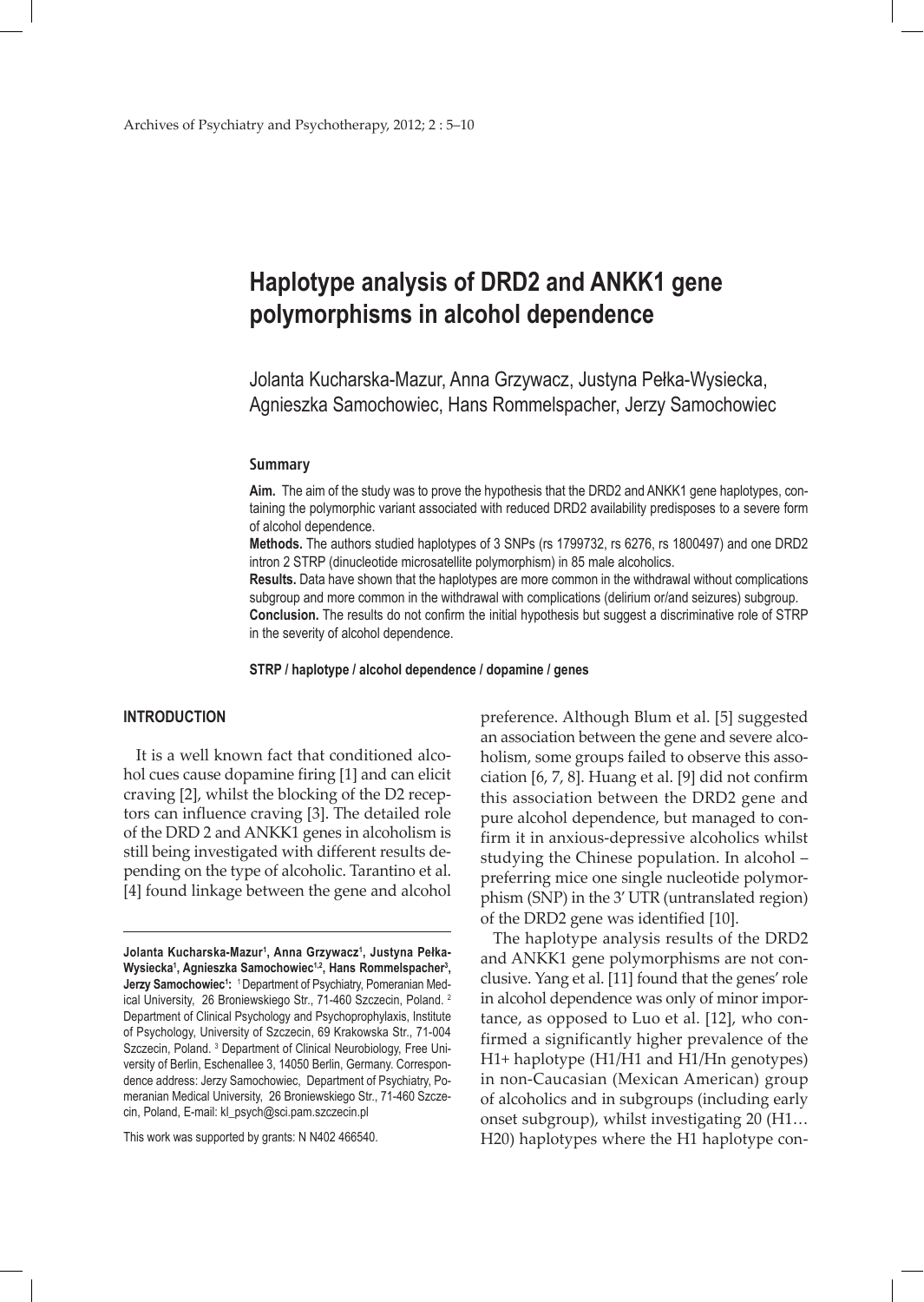sists of I-B1-T-C-A-A1 polymorphic variants of the DRD2 gene.

However, the linkage disequilibrium between the -141C allele and five other *loci*, has only been found in a non-alcoholic group. Lu et al. [13] observed associations between Taq1A and Taq1B at the DRD2 locus (tested both individually and as haplotypes) and alcoholism with conduct disorder in the Chinese population. Noble et al. [14] found that in Caucasians there is a strong association of the frequency of minor alleles at the 3'-untranslated site (Taq1A) and two intronic sites (Taq1B and intron 6) in the DRD2 gene with severe alcohol dependence and higher frequency of the minor/major allele heterozygote haplotype combination (A1/A2 B1/B2 T/G) than the major allele homozygote haplotype combination (A2/ A2 B2/B2 G/G) as compared with the controls. Galeeva et al. [15] described a decrease in the frequency of the locus Taq1A genotypes carrying the A1 allele and a loss of the A1N1N2, A1A2N2 haplotypes of Taq1A and NcoI loci in the DRD2 gene in Russian men with acute alcoholic psychosis as compared with the controls. Gelernter et al. [16] found no relationship between DRD2 polymorphisms and the phenotypes of alcohol dependence using haplotype analysis.

We tried to depict the doubts regarding the role of the DRD2 and ANKK1 genes polymorphisms in the risk of alcoholism, using another STRP marker within the DRD2 gene. Jönsson et al. [17], whilst investigating healthy volunteers, have found no significant relationship between the silent intronic DRD2 STRP and striatal dopamine D2 receptor density. This STRP has already been investigated in alcohol dependent subjects by Gorwood et al. [18], but without using haplotype analysis.

The above mentioned studies seem to suggest that the DRD2 and ANKK1 genes may confer vulnerability to alcohol dependence. Due to controversial results from previous studies, the aim of this study was to prove the hypothesis that the DRD2 and ANKK1 gene haplotypes, containing a polymorphic variant associated with reduced DRD2 availability, predispose to the severe form of alcohol dependence.

#### **MATERIAL AND METHODS**

We investigated a group of 85 Caucasian males, of Polish descent, recruited from the Department of Psychiatry at the Pomeranian Medical University of Szczecin and also from the Addiction Unit in Stanomino, mean age 35±9, who fulfilled the ICD-10 alcohol dependence criteria. Their alcohol and family history was assessed by means of a structured interview, based on SSAGA (Semi-Structured Assessment for the Genetics of Alcoholism) [19]. The mean alcohol consumption was 178±96 g per day, mean age at onset was 25.1±7.4 years. A written informed consent was obtained from all the participants. The study protocol was approved by the Ethical Committee at the Pomeranian Medical University of Szczecin.

## **Genotyping**

Genomic DNA was extracted from uncoagulated venous blood samples using a salting out method [20]. SNPs were tested using PCR and STRP was tested using Gene Scan (ABI PRISM 310). The following polymorphisms were investigated (dbSNP ID): -141 Ins (I)/del (D) (rs 1799732), exon 8: A1385G (rs 6276), and Taq 1A (rs 1800497). The PCR procedures for the gene polymorphisms under examination are described in the following literature: DRD2 (actually ANKK1) Taq1A by Grandy et al. [21], -141C Ins/del in the promoter region by Arinami [22], exon 8 A/G by Finckh et al. [23] and intron 2 (STRP) alleles by Hauge et al. [24].

#### **Haplotype analysis**

We investigated a bi-allelic restriction fragment length polymorphism (RFLPs) and one short tandem repeat polymorphism (STRP). Three SNPs and one STRP in the alcoholics group and also in the following subgroups were anallysed: (i) those with a history of delirium tremens or/and seizures during withdrawal and (ii) those without the complications of alcohol withdrawal.

Haplo Stats (version 1.2.2) suite of statistical program running the R routines (version 2.3.0 http://www.r-project.org) was used for the statistical analysis of data.

The genotype distribution in the polymorphisms was in the Hardy-Weinberg equilibrium (calculated using the SAS for Windows application, version 6.03). The creation of homoge-

Archives of Psychiatry and Psychotherapy, 2012; 2 : 5–10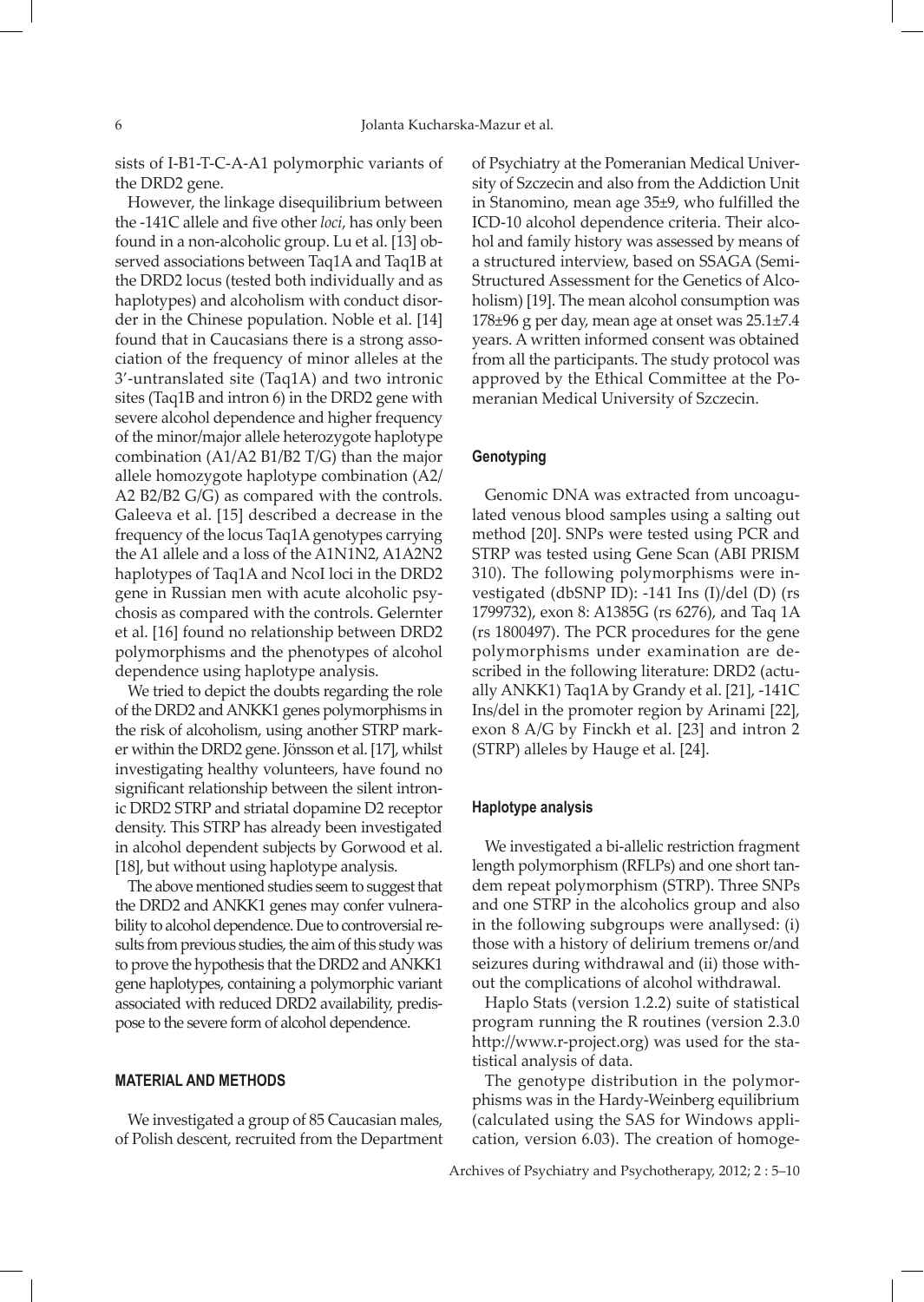nous subgroups of alcoholics with substantial predisposition to severe alcoholism has a good theoretical background. The authors of the text took into consideration the possibility of applying the Bonferroni correction. However, the idea was abandoned since we wished to report those associations that were based on a prior hypothesis.

#### **Linkage disequilibrium**

Linkage disequilibrium (LD) refers to the fact that particular allele at nearby sites can co-occur in the same haplotypes more often than it is expected by chance.

LD is determined by D' and has a value in the range 0 (no disequilibrium) to 1 (complete disequilibrium).

#### **RESULTS**

The frequency of the intron 2 STRP alleles for the DRD2 gene in the group of 85 alcoholics was as follow: allele 1–0.01, allele 5–0.17, allele 6–0.09, allele 7–0.49, allele 8–0.24.

**Table 1.** Alleles and genotype frequencies for – 141C ins/del and exon 8 polymorphisms for the DRD2 gene and the Taq1A polymorphism of the ANKK1 gene for the whole group (n=85)

|              | Genotypes      | Alleles                          |                                       |      |      |
|--------------|----------------|----------------------------------|---------------------------------------|------|------|
|              | Ш              | DD                               | ID                                    |      | D    |
| $-141C$ ins/ | $n\frac{0}{0}$ | $n\frac{0}{0}$<br>$n\frac{0}{0}$ |                                       | (% ) | (%)  |
| del          | 72<br>(84.7)   | (1.18)                           | 12<br>92 %<br>(14.12)                 |      | 8%   |
| Exon8 (A/G)  | AG             | GG<br>AA                         |                                       | Α    | G    |
|              | 44<br>51.76 %  | 35<br>41.18%                     | 6<br>7.06 %                           | 67 % | 33 % |
| Taq1A        | A1A1           |                                  | A <sub>2</sub> A <sub>2</sub><br>A1A2 |      | A2   |
|              | 1.18%          | 35<br>41.18 % 57.65 %            | 49                                    | 22 % | 78 % |

**Legend**: Alleles of–141 C DRD2 gene polymorphism: I–insertion allele, D–deletion allele

Alleles of Exon8 DRD2 gene polymorphism: G–guanine allele, A–adenine allele

Alleles of ANKK1 gene polymorphism, A1–T allelle, A2–C allele

No statistically significant differences of the allele or genotype frequencies between subjects with and without withdrawal complications were found.

**Table 2**. Linkage disequilibrium for the four loci of ANKK1 and DRD2 genes (-141C ins/del, Taq1A, Exon 8, STRP). Values of D' – standardized linkage factor (Levotin) (n=85)

| l locus/allele  |      | 5    | 6    |      |      |
|-----------------|------|------|------|------|------|
| l -141C ins/del | 0.41 | 0.23 | 0.33 | 0.79 | 0.16 |
| exon8 (A/G)     | 0.99 | 0.81 | 0.85 | 0.44 | 0.67 |
| Taq1A           | 0.99 | 0.99 | 0.20 | 0.75 | 0.69 |

1, 5, 6, 7, 8 – STRP alleles

**Table 3.** Linkage disequilibrium for three loci of the DRD2 and ANKK1 genes (-141C ins/del, Taq1A, exon 8)

| locus         | -141C ins/del | Taq 1 A          | Exon $8(A/G)$               |
|---------------|---------------|------------------|-----------------------------|
| -141C ins/del |               | $P=0.00068$      | $ P=3.668 \times 10^{-7} $  |
| Taq 1 A       | $D'=0.9976$   |                  | $ P=1.778 \times 10^{-11} $ |
| Exon $8(A/G)$ | $D' = 0.5360$ | $ D'=0.9211879 $ |                             |

D' – standardized linkage factor (Levotin)

No statistically significant differences between the three polymorphisms (-141 C ins/del, Exon 8, Taq 1A) haplotype of frequencies in the whole alcoholics group and the categorised subgroups were found. Tab. 4 – *on next page.*

The I-A2-A-8 haplotype was observed more frequently in the subgroup containing alcoholics without the severe withdrawal complications. The I-A2-A-6 and D-A2-A-7 haplotypes were found more frequently in the subgroup containing alcoholics with withdrawal complications. No statistically significant differences were observed in the examined subgroup with seizures.

#### **DISCUSSION**

As mentioned in the introduction, there are several polymorphic variants in the DRD2 and ANKK1 genes which have with a putative functional impact on receptor availability. Evaluating the contradictory results based on the analysis of single SNPs suggested that the different haplotypes might determine the inconsistencies. Therefore, we examined the association of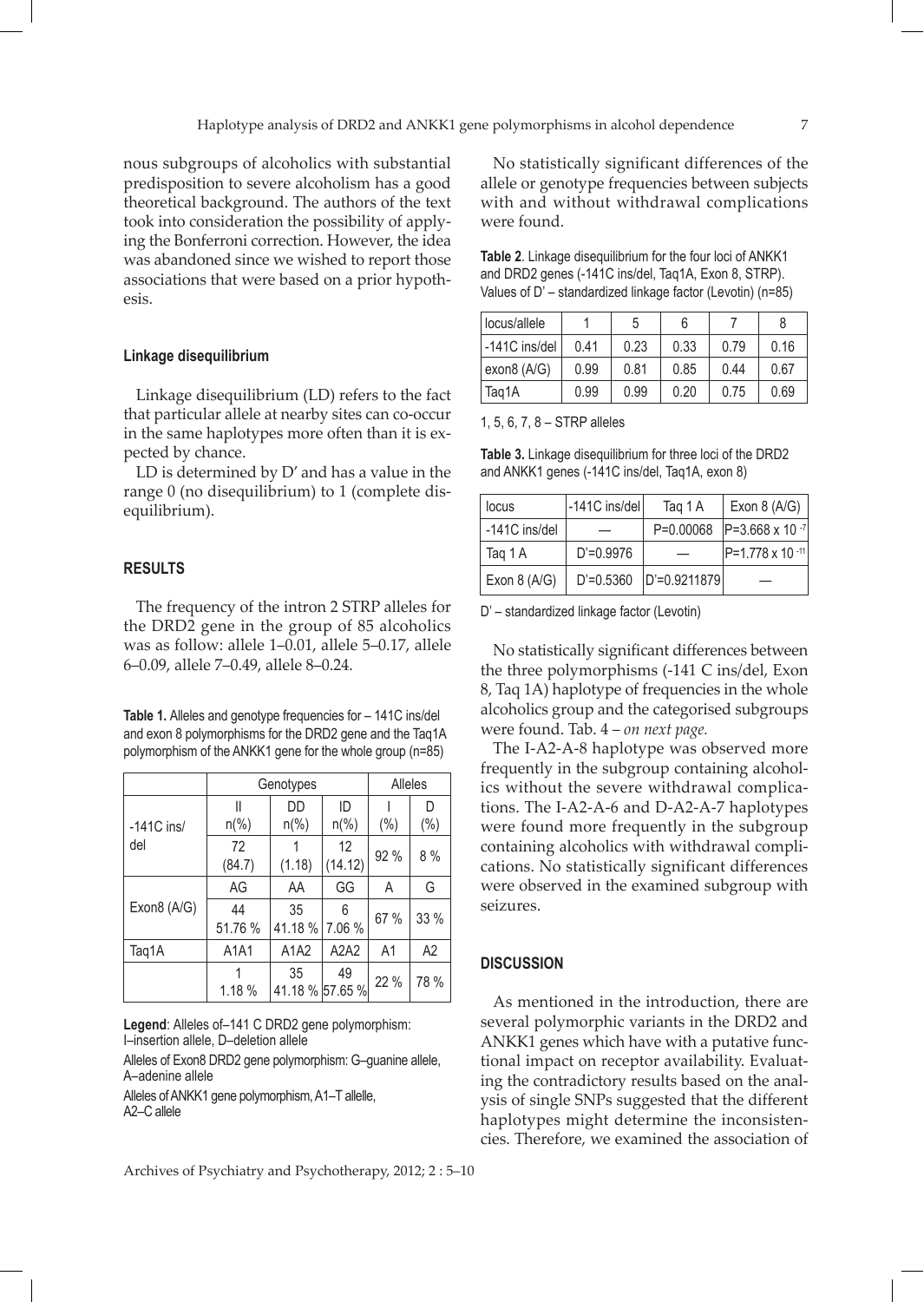| Haplotypes | Frequency in group    |                                                 |                                               | Frequency in group<br>p |                              | p                             | Frequency in group |                              | p                             |           |
|------------|-----------------------|-------------------------------------------------|-----------------------------------------------|-------------------------|------------------------------|-------------------------------|--------------------|------------------------------|-------------------------------|-----------|
|            | whole group<br>$n=85$ | with seizures<br>and/or<br>delirium<br>$n = 33$ | without seizures<br>and/or delirium<br>$n=52$ |                         | with<br>delirium<br>$n = 19$ | without<br>delirium<br>$n=66$ |                    | with<br>seizures<br>$n = 21$ | without<br>seizures<br>$n=64$ |           |
| DA1A5      | 0.006                 | 0.000                                           | 0.010                                         | 0.42                    | 0.000                        | 0.008                         | 0.59               | 0.000                        | 0.007                         | 0.58      |
| DA2A1      | 0.006                 | 0.000                                           | 0.010                                         | 0.42                    | 0.000                        | 0.008                         | 0.59               | 0.000                        | 0.008                         | 0.58      |
| DA2A7      | 0.007                 | 0.018                                           | 0.000                                         | 0.19                    | 0.035                        | 0.000                         | 0.03               | 0.000                        | 0.009                         | 0.54      |
| DA2G5      | 0.023                 | 0.032                                           | 0.019                                         | 0.56                    | 0.048                        | 0.016                         | 0.19               | 0.000                        | 0.029                         | 0.32      |
| DA2G6      | 0.034                 | 0.041                                           | 0.029                                         | 0.60                    | 0.049                        | 0.030                         | 0.47               | 0.050                        | 0.030                         | 0.63      |
| DA2G8      | 0.006                 | 0.000                                           | 0.010                                         | 0.42                    | 0.000                        | 0.008                         | 0.58               | 0.000                        | 0.008                         | 0.57      |
| IA1A5      | 0.006                 | 0.018                                           | 0.000                                         | 0.13                    | 0.026                        | 0.000                         | 0.07               | 0.000                        | 0.008                         | 0.73      |
| IA1A7      | 0.026                 | 0.021                                           | 0.015                                         | 0.71                    | 0.000                        | 0.032                         | 0.26               | 0.043                        | 0.012                         | 0.23      |
| IA1A8      | 0.167                 | 0.167                                           | 0.145                                         | 0.90                    | 0.158                        | 0.167                         | 0.79               | 0.175                        | 0.164                         | 0.96      |
| IA1G6      | 0.011                 | 0.000                                           | 0.029                                         | 0.27                    | 0.000                        | 0.018                         | 0.50               | 0.000                        | 0.018                         | 0.49      |
| IA1G7      | 0.001                 | <b>NA</b>                                       | 0.007                                         | <b>NA</b>               | <b>NA</b>                    | 0.002                         | <b>NA</b>          | <b>NA</b>                    | 0.005                         | <b>NA</b> |
| IA1G8      | 0.000                 | <b>NA</b>                                       | 0.016                                         | <b>NA</b>               | <b>NA</b>                    | <b>NA</b>                     | <b>NA</b>          | <b>NA</b>                    | 0.000                         | <b>NA</b> |
| IA2A1      | 0.006                 | 0.000                                           | 0.010                                         | 0.42                    | 0.000                        | 0.008                         | 0.59               | 0.000                        | 0.008                         | 0.58      |
| IA2A5      | 0.007                 | 0.000                                           | 0.011                                         | 0.46                    | 0.000                        | 0.008                         | 0.64               | 0.000                        | 0.009                         | 0.57      |
| IA2A6      | 0.006                 | 0.016                                           | 0.000                                         | 0.20                    | 0.029                        | 0.000                         | 0.05               | 0.000                        | 0.009                         | 0.56      |
| IA2A7      | 0.377                 | 0.443                                           | 0.355                                         | 0.20                    | 0.357                        | 0.384                         | 0.82               | 0.457                        | 0.361                         | 0.28      |
| IA2A8      | 0.056                 | 0.000                                           | 0.109                                         | 0.02                    | 0.000                        | 0.075                         | 0.13               | 0.000                        | 0.073                         | 0.13      |
| IA2G5      | 0.128                 | 0.126                                           | 0.123                                         | 0.87                    | 0.110                        | 0.135                         | 0.64               | 0.193                        | 0.108                         | 0.12      |
| IA2G6      | 0.037                 | 0.049                                           | 0.019                                         | 0.56                    | 0.080                        | 0.020                         | 0.11               | 0.050                        | 0.027                         | 0.50      |
| IA2G7      | 0.083                 | 0.064                                           | 0.085                                         | 0.43                    | 0.108                        | 0.074                         | 0.54               | 0.025                        | 0.096                         | 0.13      |
| IA2G8      | 0.006                 | 0.000                                           | 0.000                                         | 0.41                    | 0.000                        | 0.008                         | 0.59               | 0.000                        | 0.008                         | 0.56      |

**Table 4.** DRD2 (-141 C ins/del, exon 8 (A/G) and intron 2 STRP) and ANKK1 (Taq1A (A1/A2) haplotype combinations in the group of 85 alcoholics and in the subgroups with and without severe withdrawal complications.

Legend: Alleles of–141 C DRD2 gene polymorphism: I–insertion allele, D–deletion allele Alleles of exon8 DRD2 gene polymorphism: G – guanine allele, A–adenine allele

Alleles of ANKK1 gene polymorphism, A1–T allelle, A2–C allele Alleles of intron 2 STRP: 1, 5, 6, 7, 8

the severity of alcohol dependence with distinct haplotypes. Our hypothesis was that haplotypes containing SNPs, shown to be associated with reduced DRD2 availability, are associated with a severe form of alcohol dependence.

The investigated genes have been among the stronger candidate genes implicated in substance use disorders. Taq1A RFLP (rs1800497) has been reported to be located in the 3' flanking region of the DRD2 gene, which was subsequently recognized as a functional coding polymorphism of the adjacent functionally unrelated gene ANKK1.

The A1 allele of Taq1A has been associated with substance use disorders [25, 26], but its role

is controversial; due to the less potent dopamine binding it could be linked to the seeking of stimulation and the reduction of alcohol consumption [27].

The impact of the A1 allele on the course and complications of alcohol dependence is biased by the level of exposure to ethanol [28]. According to Heinz et al. [29] the A2 allele could be linked with severe alcoholism. The following study has reveled that the A2 allele was present in the haplotypes of both groups: with and without severe complications, whereas the discriminative effect had the STRP variations. Versions 6 and 7 of STRP were present in patients with de-

Archives of Psychiatry and Psychotherapy, 2012; 2 : 5–10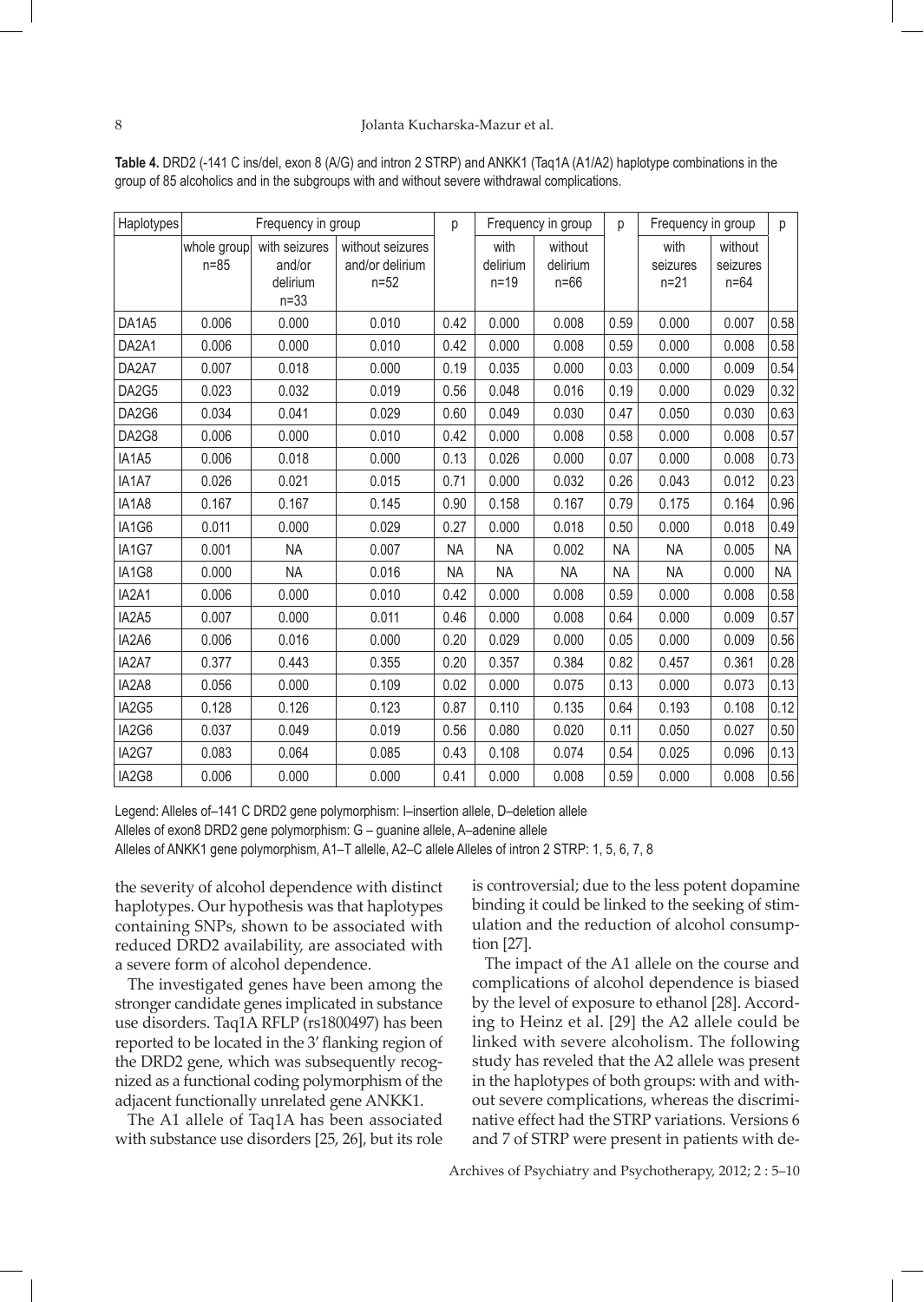lirium, whereas version 8 of STRP was protective against alcohol withdrawal complications.

The A/A homozygotes of exon 8 DRD2 polymorphism were reported to be associated with a more severe form of alcoholism (owing to higher CIWAA scores during withdrawal) [22], whilst the A allele occurs more frequently in the haplotypes for the subgroup with severe alcoholism. We found that the A allele was also present in the most common haplotypes in both subgroups (with and without complications).

A deletion polymorphism at position – 141 was found to be associated with a lower transcription rate in vitro [1] and a higher striatal dopamine receptor density in vivo [17]. Several association studies concerning this polymorphism and alcoholism revealed conflicting results [30, 31, 32]. In our results we observed both insertion and deletion alleles present in the more common haplotypes of subjects with delirium.

To sum up, the protective haplotype was IA2A8, whereas: IA2A6 and DA2A7 were predisposing to withdrawal complications. The results do not confirm the initial hypothesis but suggest the discriminative role of STRP on the severity of alcohol dependence.

The limitation of the present study may lie in the fact that: the sample was relatively small, it was restricted to one region of Poland, a limited set of gene polymorphisms was analyzed, no control group was used to compare the frequencies.

Further studies are necessary to replicate the present findings in greater populations. However, the results confirmed the postulated partial role of DRD2 in the development of alcohol dependence, especially on the severity of the dependency. The knowledge of genetic relationships between the DRD2 and ANKK1 gene haplotypes and alcohol dependence could provide a more accurate selection of genetic markers for further studies into alcoholism and in the support of therapeutic decisions.

## **REFERENCES**

 1. Schultz W, Apicella P, Ljungberg T. Responses of monkey dopamine neurons to reward and conditioned stimuli during successive steps of learning a delayed response task. J Neurosci. 1993; 3: 900–913.

Archives of Psychiatry and Psychotherapy, 2012; 2 : 5–10

- 2. Robinson TE, Berridge KC. The neural basis of drug craving: an incentive-sensitization theory of addiction. Brain Res Brain Res Rev. 1993; 3: 247–291.
- 3. Berger S, Hall S, Mickalian J, Reid M, Crawford C, Delucchi K, Carr K, Hall S. Haloperidol antagonism of cue-elicited cocaine craving. Lancet. 1996; 347: 504–508.
- 4. Tarantino L, McClearn G, Rodriguez L, Plomin R. Confirmation of quantitative trait loci for alcohol preference in mice. Alcohol Clin Exp Res. 1998; 5: 1099–1105.
- 5. Blum K, Sheridan P, Wood R, Braverman E, Chen T, Cull J, Comings D. The D2 dopamine receptor gene as a determinant of reward deficiency syndrome. J R Soc Med. 1996; 7: 396–400.
- 6. Arinami T, Itokawa M, Komiyama T, Mitsushio H, Mori H, Mifune H, Hamaguchi H, Toru M. Association between severity of alcoholism and the A1 allele of the dopamine D2 receptor gene TaqI A RFLP in Japanese. Biol Psychiatry. 1993; 2: 108–114.
- 7. Chen W, Chen C, Huang J, Hsu Y, Seow S, Chen C, Cheng A. Genetic polymorphisms of the promoter region of dopamine D2 receptor and dopamine transporter genes and alcoholism among four aboriginal groups and Han Chinese in Taiwan. Psychiatr Genet. 2001; 4:187–195.
- 8. Edenberg H, Foroud T, Koller D, Goate A, Rice J, Van Eerdewegh P, Reich T, Cloninger C, Nurnberger J Jr, Kowalczuk M, Wu B, Li T, Conneally P, Tischfield J, Wu W, Shears S, Crowe R, Hesselbrock V, Schuckit M, Porjesz B, Begleiter H. A family-based analysis of the association of the dopamine D2 receptor (DRD2) with alcoholism. Alcohol Clin Exp Res. 1998; 2: 505–512.
- 9. Huang S, Lin W, Ko H, Lee J, Chou Y, Yin S, Lu R. Possible interaction of alcohol dehydrogenase and aldehyde dehydrogenase genes with the dopamine D2 receptor gene in anxiety-depressive alcohol dependence. Alcohol Clin Exp Res. 2004; 3: 374–384.
- 10. Bice PJ, Liang T, Zhang L, Strother WN, Carr LG. DRD2 expression in the high alcohol preferring and low alcohol-preferring mice. Mamm Genome. 2008; 2: 69–76.
- 11. Yang B, Kranzler H, Zhao H, Gruen J, Luo X, Gelernter J. Association of haplotypic variants in DRD2, ANKK1, TTC12 and NCAM1 to alcohol dependence in independent case control and family samples. Hum Mol Genet. 2007; 23: 2844– 2853.
- 12. Luo H, Hou Z, Wu J, Zhang Y, Wan Y. Evolution of the DRD2 gene haplotype and its association with alcoholism in Mexican Americans. Alcohol. 2005; 2: 117–125.
- 13. Lu R, Lee J, Ko H, Lin W. Dopamine D2 receptor gene (DRD2) is associated with alcoholism with conduct disorder. Alcohol Clin Exp Res. 2001; 2: 177–184.
- 14. Noble E, Zhang X, Ritchie T, Sparkes R. (2000) Haplotypes at the DRD2 locus and severe alcoholism. Am J Med Genet. 2000; 5: 622–631.